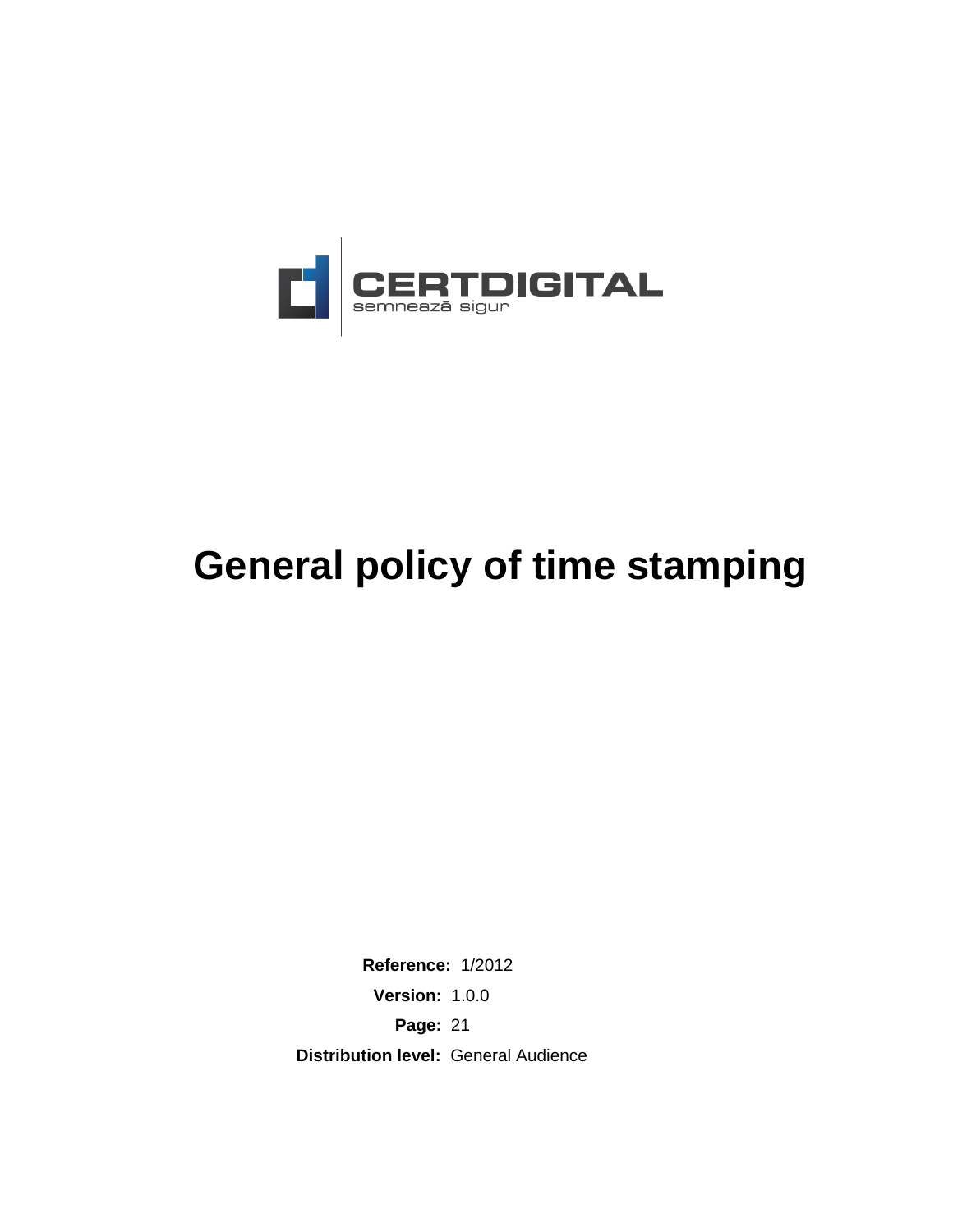

# **1. Terms and Definitions**

| Access                       | The possibility of using an information resource based on      |  |  |
|------------------------------|----------------------------------------------------------------|--|--|
|                              | an acquired right                                              |  |  |
| Employee                     | Any person who has a commitment relationship with              |  |  |
|                              | CertDigital under a signed employment contract.                |  |  |
| Authentication               | Validating the identity of a user or entity. The               |  |  |
|                              | authentication process verifies whether the entity is the      |  |  |
|                              | one claiming to be and, depending on the result                |  |  |
|                              | obtained, whether or not access to the requested               |  |  |
|                              | resources.                                                     |  |  |
| The Time                     | Reliable institution that provides time stamping               |  |  |
| stamping                     | services through a computer system                             |  |  |
| authority (TSA)              |                                                                |  |  |
| Certificate                  | Data collection in electronic form proving the connection      |  |  |
|                              | between the electronic signature verification data and a       |  |  |
|                              | person, confirming the identity of that person                 |  |  |
| <b>Qualified certificate</b> | Certificate issued by a certification service provider under   |  |  |
|                              | the conditions stipulated in art. 18 of Law no. 455/2001 on    |  |  |
|                              | electronic signature                                           |  |  |
|                              | Unique digital code generated by a hardware and / or           |  |  |
| Private key                  | specialized software device. In the context of digital         |  |  |
|                              | signatures, the private key is the data for the creation of    |  |  |
|                              | the electronic signature, as they appear in the law            |  |  |
| Public key                   | Digital ID, the private key pair required to verify the        |  |  |
|                              | electronic signature. In the context of the digital signature, |  |  |
|                              | the public key represents the verification data of the         |  |  |
|                              | electronic signature, as they appear in the law                |  |  |
| Confidentiality              | It is a security principle that restricts data access only to  |  |  |
|                              | authorized persons.                                            |  |  |
|                              | Transforming clear text into encrypted text to hide the        |  |  |
| Encryption                   | information<br>of<br>unauthorized<br>content<br>prevent<br>to  |  |  |
|                              | modification and use.                                          |  |  |
|                              |                                                                |  |  |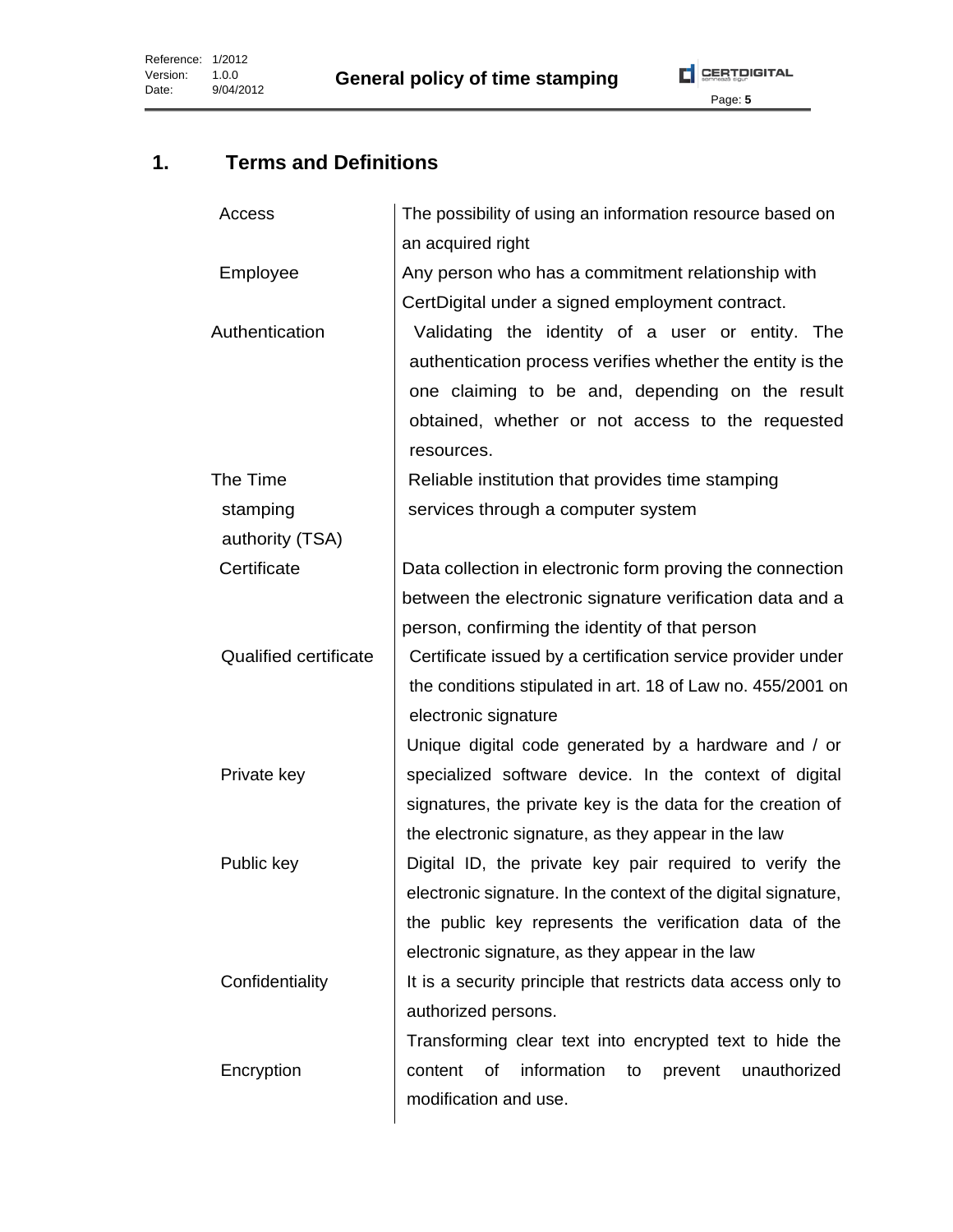Reference: 1/2012 Version: 1.0.0 Date:

|                        | Page: 6                                                    |
|------------------------|------------------------------------------------------------|
| Electronic data        | Representations of information in a conventional form      |
|                        | appropriate to the creation, processing, transmission,     |
|                        | receipt or storage of information by electronic means      |
| Key generator          | Cryptographic equipment<br>used<br>to<br>generate          |
|                        | cryptographic keys                                         |
| Hash-code              | Function that returns the fingerprint of an electronic     |
|                        | document                                                   |
| Internet               | It is a multitude of computers connected in a global       |
|                        | network that allows data sharing (from academic            |
|                        | institutions, research institutes, private companies,      |
|                        | government agencies, individuals, etc.) that can be        |
|                        | accessed remotely                                          |
| Hardware security mode | Hardware equipment controlled by software that             |
|                        | operations<br>performs<br>cryptographic<br>(including      |
|                        | encryption and decryption)                                 |
| Distinct name (ND)     | A group of information of an entity that makes up a        |
|                        | distinctive name distinguishing itself from other similar  |
|                        | entities                                                   |
| Web page               | Electronic document available through the Internet         |
|                        | A complementary pair of encryption keys generated by       |
| Pair of keys           | the Certification Authority and formatted in a private key |
|                        | and a public key. The public key is distributed in a       |
|                        | certificate issued by the Certification Authority          |
| Password               | Unique character string associated with a user in order    |
|                        | to validate their identity.                                |
|                        |                                                            |
|                        | The period between the date of entry into force of the     |
| Period of validity     | certificate and the expiry date or the date when it is     |
|                        | revoked                                                    |
| Trusted person         | Permanent or temporary employee of the organization        |
|                        | owning trusted infrastructure management rights within     |
|                        | the organization                                           |
| Electronic signature   | Group of data in electronic form attached or logically     |
|                        | associated with other data in electronic form and          |
|                        | serving as identification method                           |
| SHA-1                  | Secure hash-code algorithm                                 |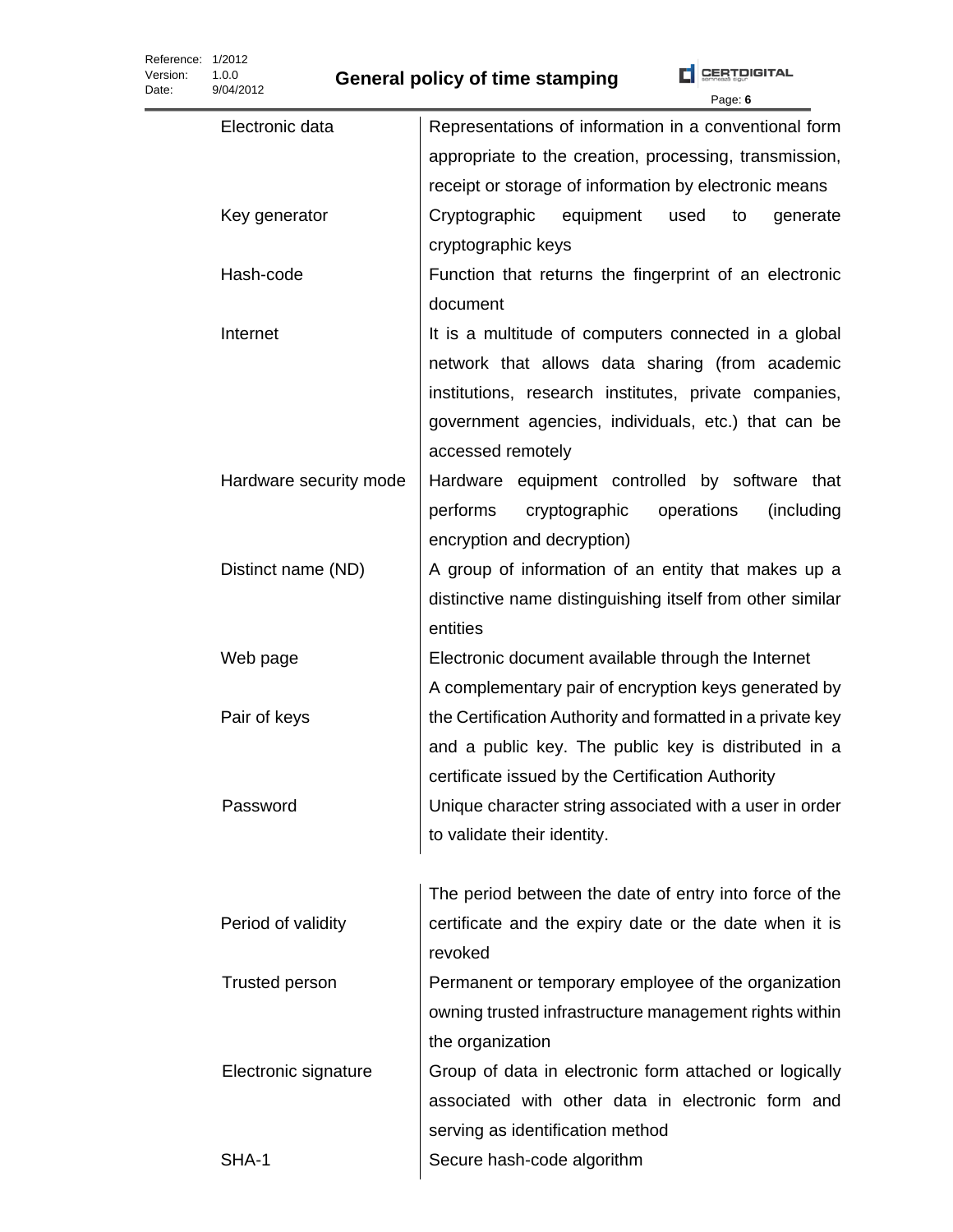| Reference:<br>Version:<br>Date: | 1/2012<br>1.0.0<br>9/04/2012 | <b>General policy of time stamping</b>               | <b>CERTDIGITAL</b><br>Page: 7                          |
|---------------------------------|------------------------------|------------------------------------------------------|--------------------------------------------------------|
|                                 | User                         |                                                      | A certification service user who, based on a contract  |
|                                 |                              | with a certification service provider, hereinafter   |                                                        |
|                                 |                              |                                                      | referred to as a provider, has a key public key public |
|                                 |                              | key pair and has a proven identity through a digital |                                                        |
|                                 |                              | certificate issued by that provider                  |                                                        |
|                                 |                              |                                                      |                                                        |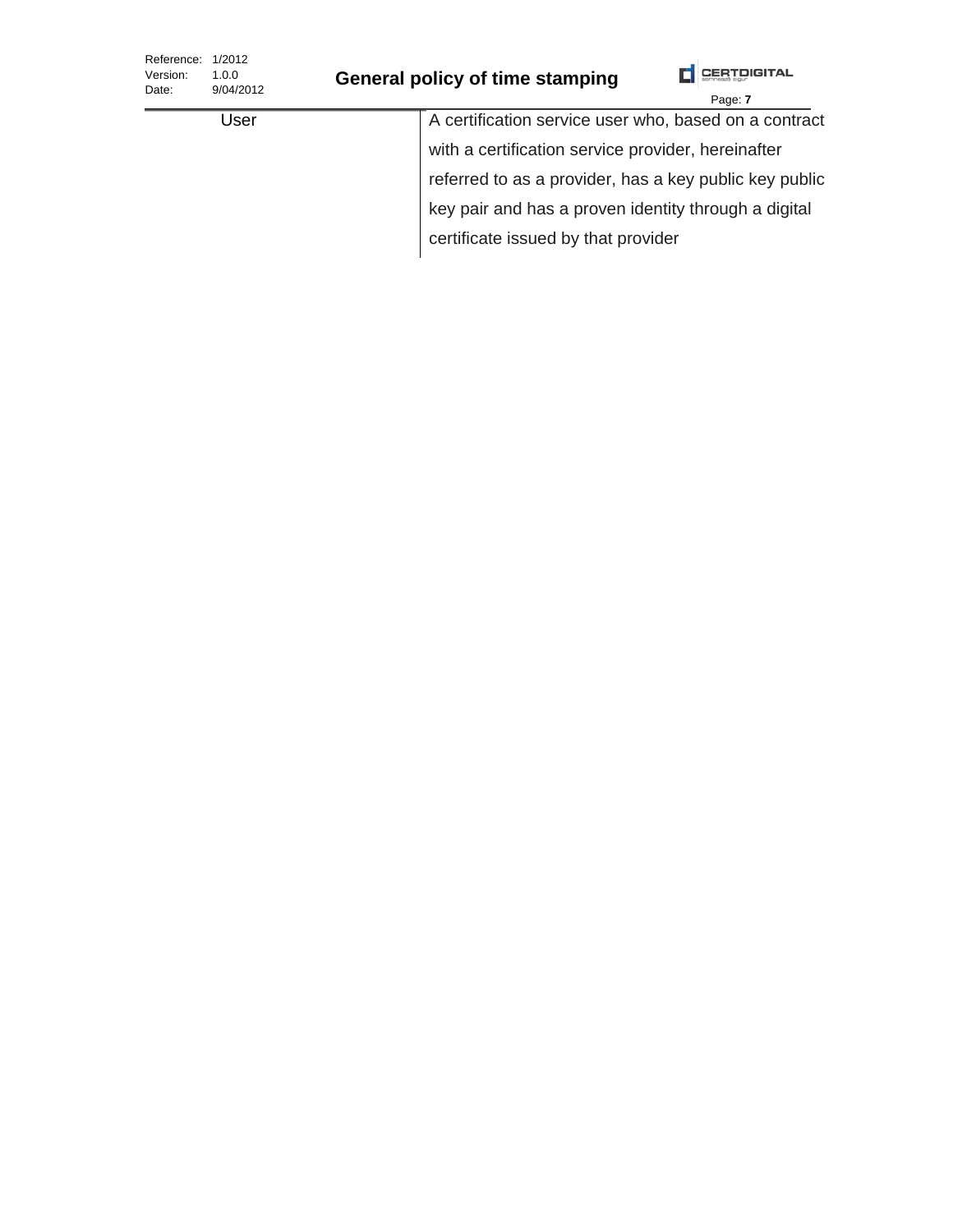# **2. General framework**

# **2.1. CertDigital mark**

CertDigital is the trademark under which S.C. Centrul de Calcul S.A. Provides certification and time stamping services. Every time CertDigital refers to the contents of this document, those references involve the S.A. Calculation Center.

## **2.2. Content**

The "Time stamping policy" document defines the practices and working procedures implemented by S.C. Centrul de Calcul S.A. (Henceforth referred to as "CertDigital") as a provider of time stamping services under Law no. 451/2004 on the temporal mark for the purpose of providing time stamping services.

By the nature of the services provided, CertDigital ensures the confidentiality of the processing of the personal data of the clients through a confidentiality statement agreed by the parties.

This document includes among the practices and working procedures defined issues such as:

- Obligations and responsibilities of the time stamping authority, respectively users of time stamping services;
- Legal issues regarding the provision of time stamping services by CertDigital;
- Key life cycle management
- How to manage the Time stamping policy.

# **2.3. Sponsor of the procedure**

The current document is under the sponsorship of CertDigital.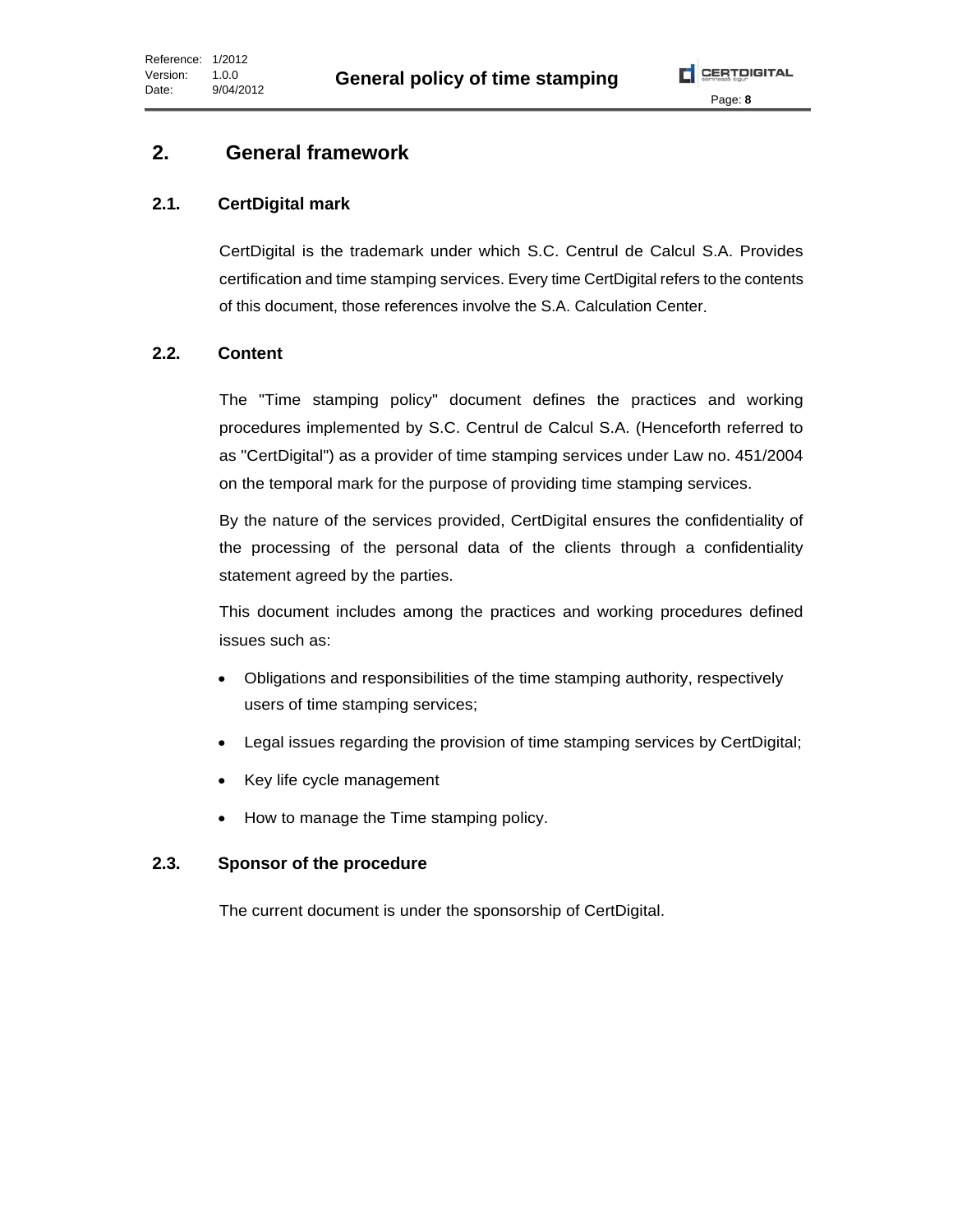

#### **2.4. Audience and applicability**

The scope of the Time Stamping Policy includes all participants in CertDigital time stamping services, namely subscribers, distributors or other contracting parties.

This document establishes the framework of rules and principles applicable to time stamping services used in any situation in which it is necessary to accurately establish the existence of information at a certain time.

This process involves the use of public key cryptography, digital certificates and reliable time sources.

This document defines the requirements for CertDigital's time stamping authority to provide time stamping services.

#### **2.5. Time stamping**

Through the time stamping service, CertDigital provides:

- Timeline Branding Services;
- Quality control services for time stamping services to meet predefined quality standards in this document.

In the time stamping process, the user sends CertDigital a time stamping request for an electronic document. This request contains the fingerprint of the document for which the request is made, the fingerprint created by applying a hash-code function to the document. CertDigital applies the time information, referring to the time base and signs electronically using a qualified digital certificate, resulting in the time stamp that is transmitted to the user.

#### **2.6. Time stamping authority**

By fulfilling the regulations related to Law no. 451/2004 on the time stamping and its applicable rules, CertDigital defines its framework for providing time stamping services to subscribers and assumes full responsibility for the provision of these services.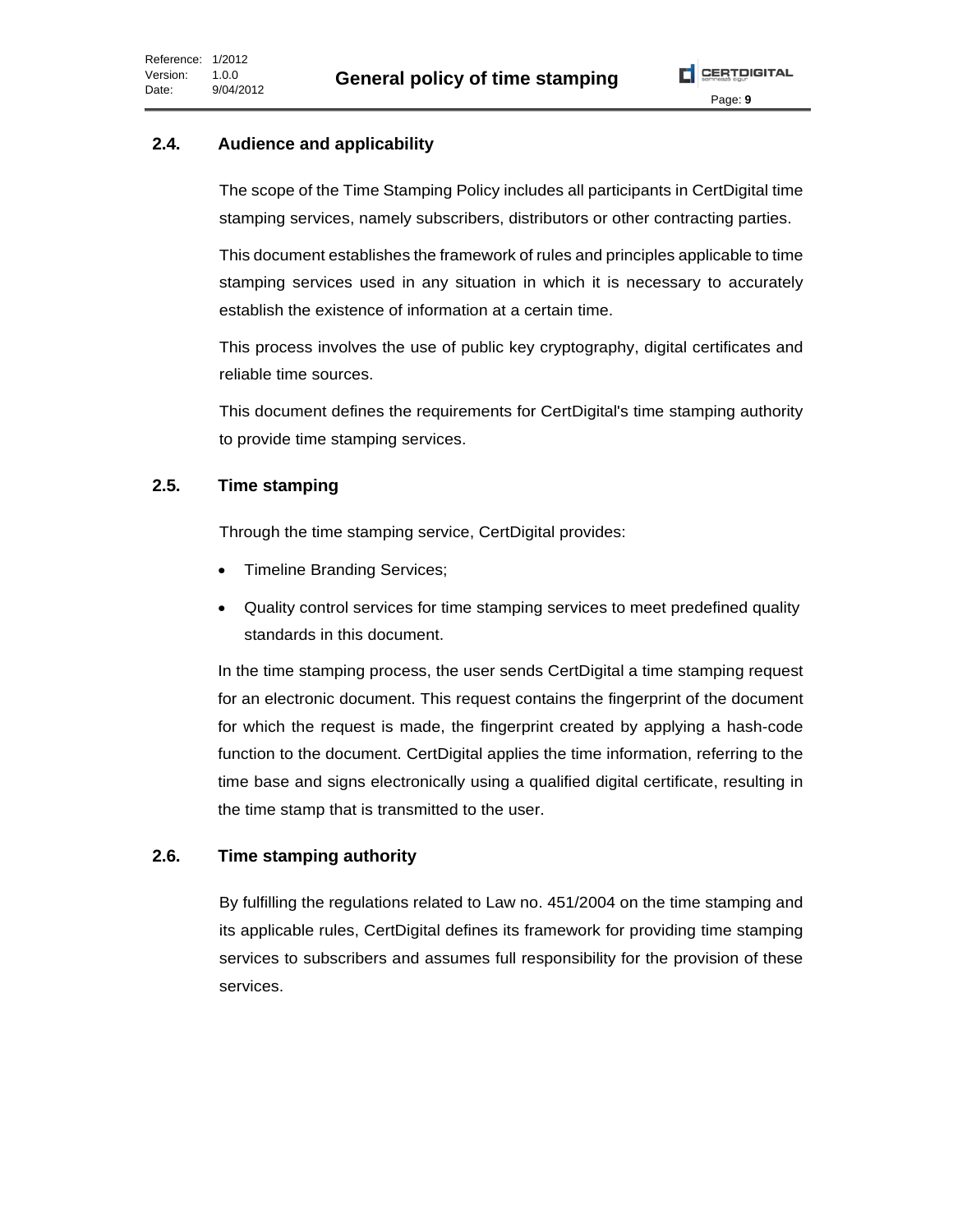CertDigital generates and signs time stamps through a Time Stamp Authority (TSA).

The information system implemented by CertDigital allows the continuous provision of time stamping services and ensures that it is impossible to issue a correct mark for another time than when the document was received or to change the order in which the time stamps are issued.

#### **2.7. Applicable regulations**

The practices and procedures described in this document in this document have been developed in accordance with the following legislative acts:

- Law no. 451/2004 on the timestamp;
- Order 492/2009 on the technical and methodological norms for the application of Law no. 451/2004 on the timestamp
- Law no. 455/2001 on electronic signature;
- Law no. 677/2001 for the protection of individuals with regard to the processing of personal data and the free circulation of such data;
- Law no. 506/2004 on the processing of personal data and the protection of privacy in the electronic communications sector.

#### **2.8. Contact address**

Address: Str. Tudor Vladimirescu, no. 17, Targu-Jiu, Gorj

county E-mail: [sediu@centruldecalcul.ro](mailto:sediu@centruldecalcul.ro)

Phone: +40 253 214 767

Fax: +40 253 214 767

Further information on the Timing Policy can be obtained by e-mail at sediu@centruldecalcul.ro.

#### **2.9. Runtime**

The program of the CertDigital headquarters is set between 8:00 and 16:00 with the possibility of prolongation in the situations where this is necessary.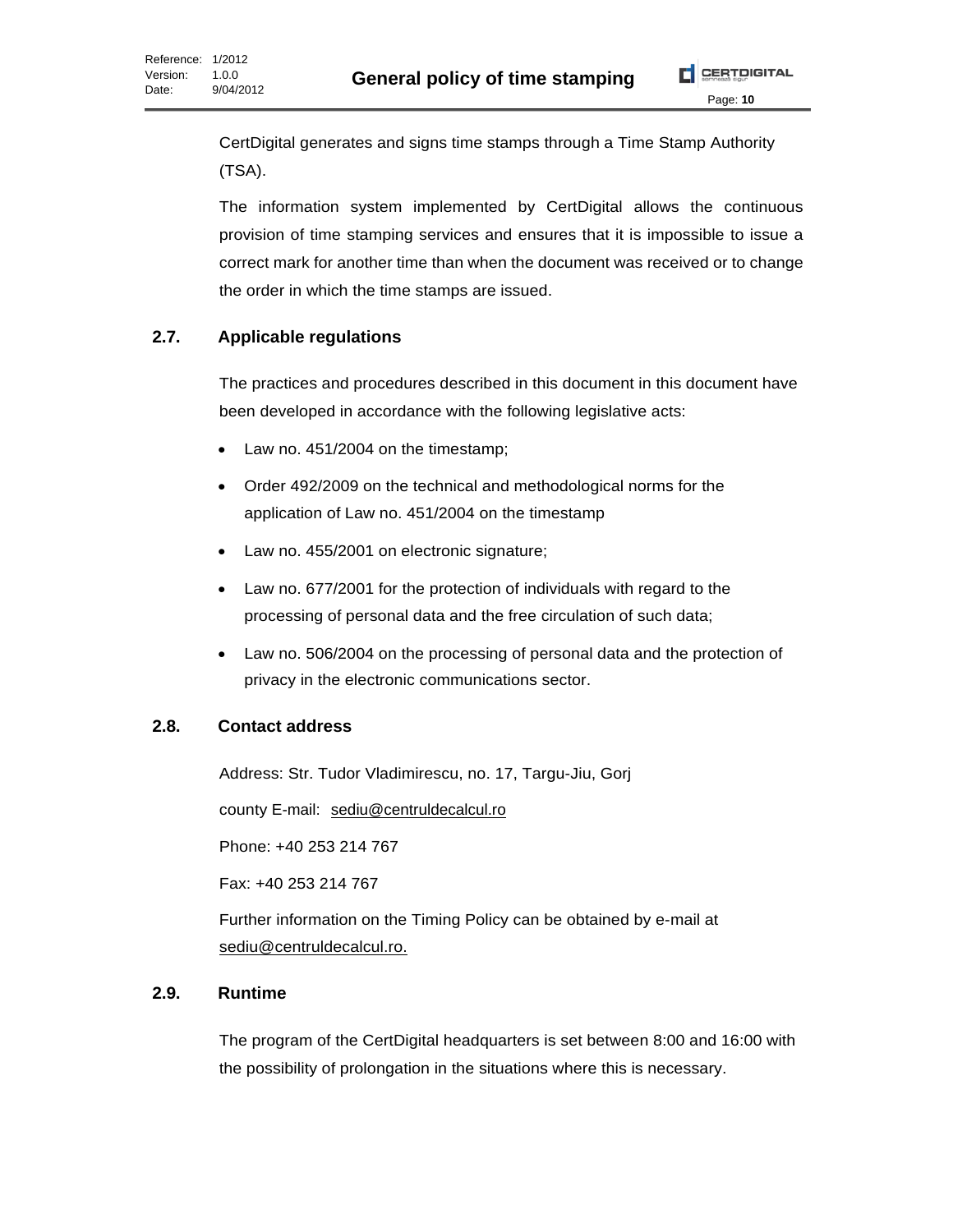# **3. Policy of time stamping**

#### **3.1. Framework**

This document is a set of rules applicable for the provision and management of time stamps, but also for regulating the security level of the Time Stamping Authority.

CertDigital time stamps are issued with one second accuracy.

The profile of a public key certificate that is used by the Time Stamp Authority complies with the IETF recommendations and is of the following form:

| <b>Name field</b>                             | <b>Value or limit value</b>                                                                                                                                                                                     |
|-----------------------------------------------|-----------------------------------------------------------------------------------------------------------------------------------------------------------------------------------------------------------------|
| Version                                       | Version 3                                                                                                                                                                                                       |
| <b>Serial Number</b>                          | Unique value for each issued certificate                                                                                                                                                                        |
| Signature algorithm                           | Object identifier of the algorithm used for<br>signing the certificate (SHA-1<br>hash-code<br>function and RSA encryption algorithm)                                                                            |
|                                               | Name (CN)=                                                                                                                                                                                                      |
| <b>Issuer (Distinctive Name)</b>              | Organization (O)=                                                                                                                                                                                               |
|                                               | Country (C)=                                                                                                                                                                                                    |
| Not before (the date of entry<br>into force): | Date of Certificate Validity Validation Start<br>Date Based on Server Synchronization with<br>the Official Time of Romania                                                                                      |
| Not after (expiration date)                   | Certificate expiration date expired based on<br>server synchronization with the official time of<br>Romania. The validity of the certificates is<br>established in accordance with the mandatory<br>provisions. |
| Subject (Distinctive Name)                    | The distinctive name meets the requirements<br>of the X.501 standard. Certain attributes in the<br>Distinct Name component may be optional.                                                                     |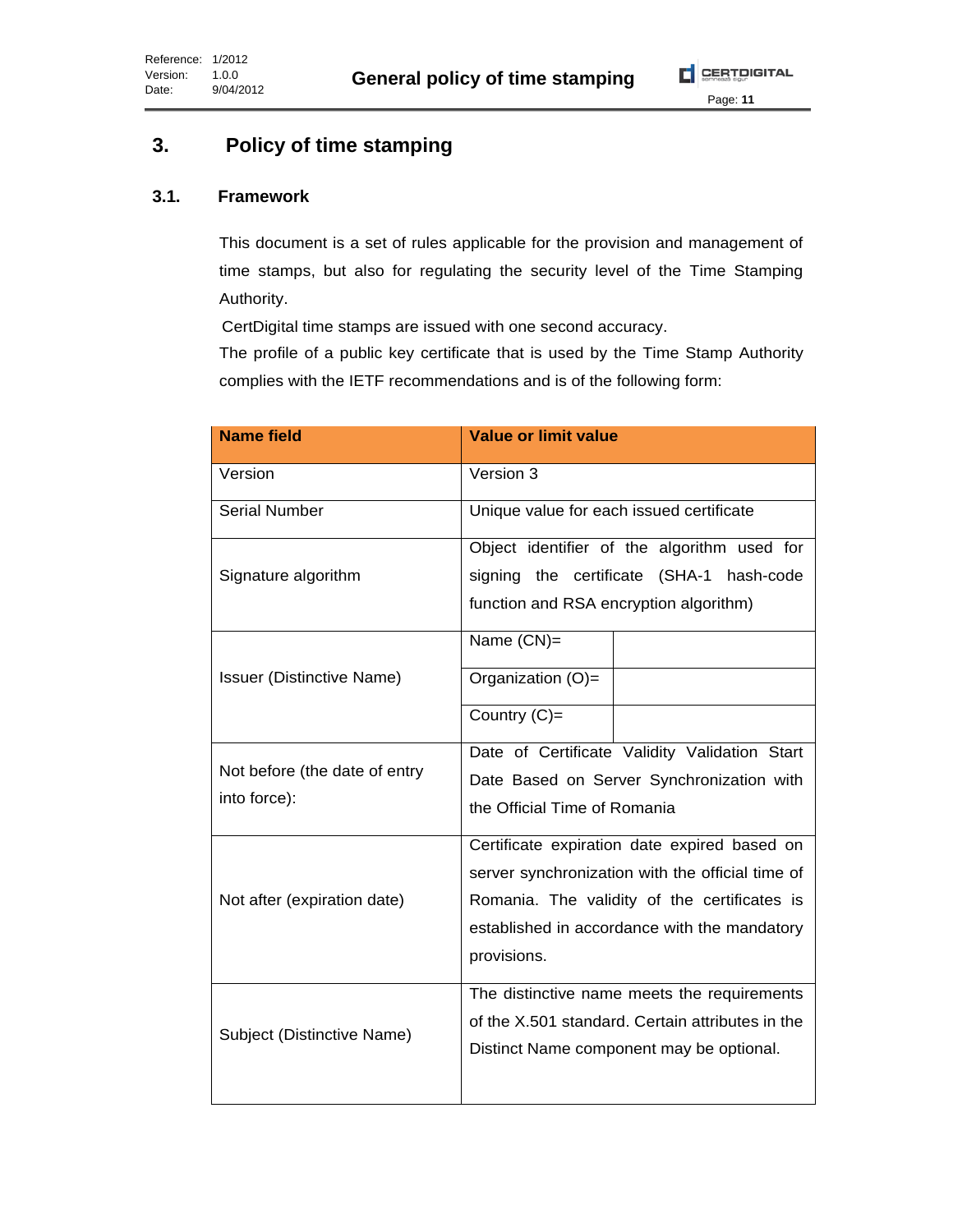

| Information about the public | Coded according to RFC 2459                          |  |
|------------------------------|------------------------------------------------------|--|
| key of the topic             |                                                      |  |
| Signature                    | Generated and encoded in accordance with<br>RFC 2459 |  |

#### **3.2. Application**

This document does not define limits on the use of time stamps issued under this policy. The time stamping authority may provide public time stamping services for: electronic transactions, archived data, electronic signatures, etc.

### **4. General Provisions**

This chapter regulates the obligations and responsibilities both from the point of view of the time stamping authority and from the perspective of users in terms of subscribers and partner entities.

The obligations and responsibilities set forth below are governed by mutual agreements established between the parties under the applicable legislation.

#### **4.1. Obligation**

#### **4.1.1. Obligations of the Authority for Timestamps**

By means of a policy assumed and made available to users, CertDigital's time stamping authority attributes a number of fundamental obligations as follows:

- Establishment of a document (in particular, Time stamping policy) to define the working method, the applicable procedures, the general policy of the Company, the obligations and rights of the contracting parties, etc. to be approved by the Leadership and published in an environment accessible to users to whom it is addressed;
- Carry out the activity in accordance with the procedures described in this document;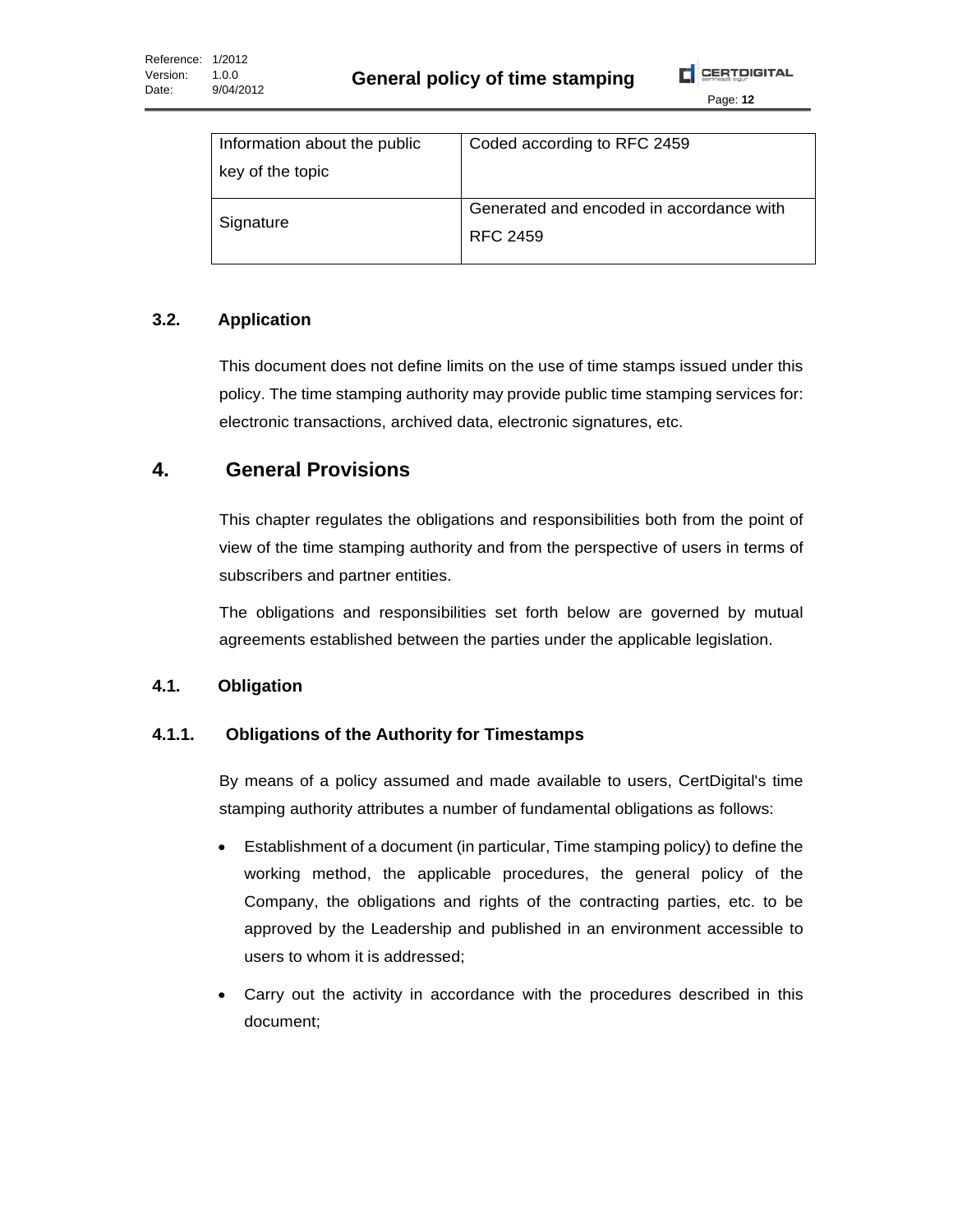- Implementing reliable hardware and software resources that support the smooth running of the business on a permanent basis based on the imposed regulations, as well as from the business point of view in the virtual environment;
- Generate a private key public key private key and private key protection by using a secure cryptographic device by adopting the necessary measures to prevent the unauthorized loss, disclosure, modification, or unauthorized use of the private key that is solely used for the purpose of applying for electronic signature on timestamps issued;
- Creating and maintaining an electronic record of time stamp records, including the timing of the time stamps;
- Provide users with the software required to use the time stamping service and information related to: the conditions under which the software, user instructions, user obligations, or any other limitations on the use of the software are available;
- Allocation of personnel with the specialized knowledge, experience and qualification required to provide time stamping services;
- Keeping the time stamps for 10 years;
- Keeping the documentation related to algorithms and procedures for generating issued time stamps;
- Provide a free online check of time stamps;
- Ensure permanent access to the time base;
- Informing users about the terms and conditions regarding the use of time stamping services. In this respect, CertDigital offers users the following information through their own website http://www.certdigital.ro:
	- CertDigital contact details;
	- the applied time stamping policy;
	- applicable technical standards;
	- precision of time in the time stamps;
	- limitations in using the time stamping service;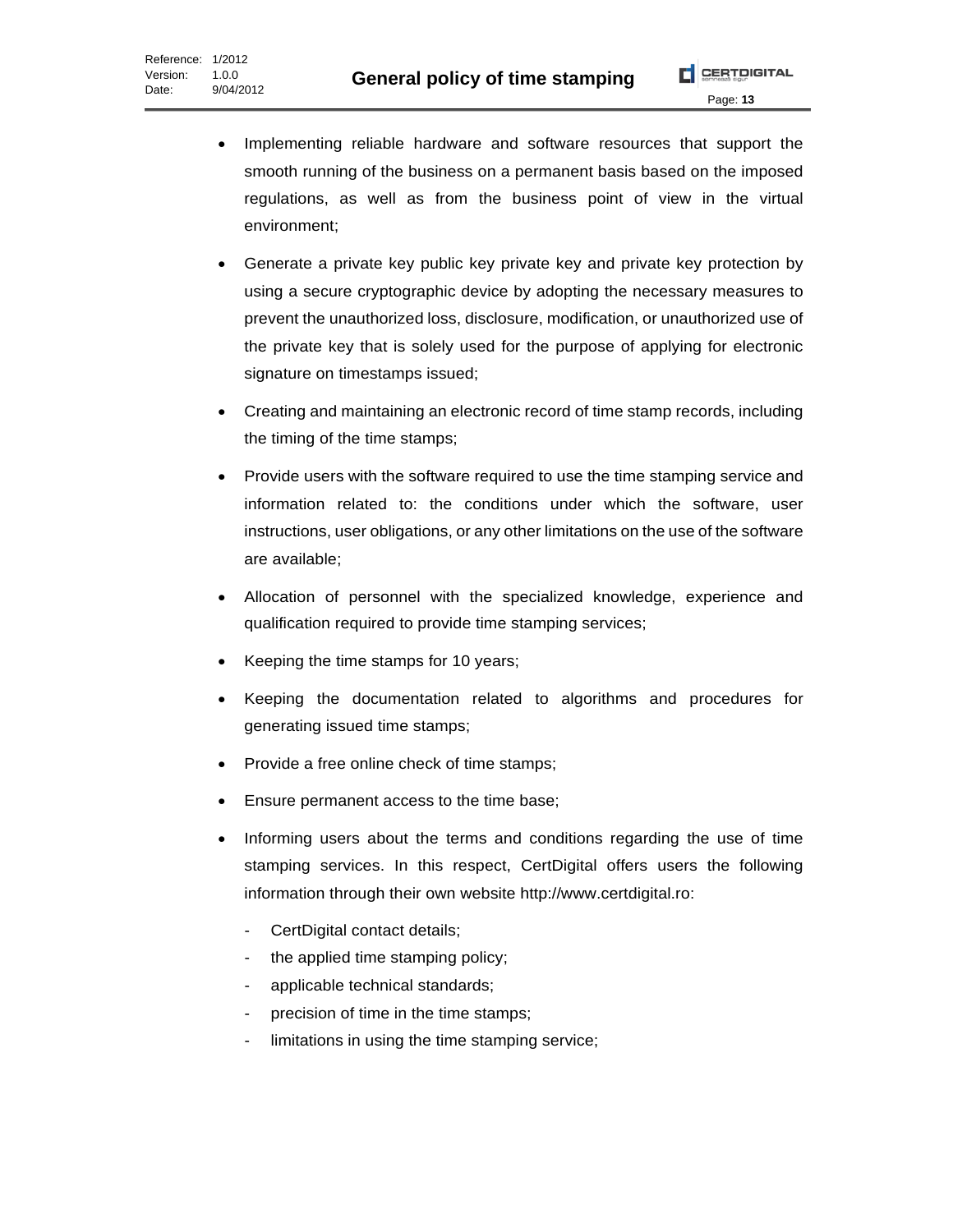Page: **14**

- user obligations;
- information on how to check the temporal mark and possible limitations on the shelf life;
- information on the protection of personal data;
- the amount of time that CertDigital events are stored;
- Ensuring the protection of personal data in accordance with Law no. 677/2001 on the protection of personal data and Law no. 506/2004 on the processing of personal data and the protection of privacy in the electronic communications sector;
- Informing users about their obligations under this document, but also about the risk they incur by not complying with these obligations;
- If the activity ceases, the time stamping service provider CertDigital undertakes to transfer to another time stamping service provider or, as the case may be, to the Authority, the Registry of Time Trademarks, as well as the documentation related to the generation algorithms and procedures of the time stamps issued.

#### **4.1.2. Obligations of the user**

This document is an integral part of the contract between the Service Provider of Timeliness and the user of these services. Thus, based on this agreement, the user expresses agreement on the rules specified in this document and is subject to the following obligations:

- Subject to the rules and procedures described in this document.
- Provide information about its identity.
- Using the time stamping application made available by CertDigital.
- Authentication of the time stamp obtained by verifying the CertDigital digital signature. CertDigital holds the certificate corresponding to the public key, based on which the signature on the time stamp is verified.
- Verifying the trust and validity of the certificate with which the trademark was signed.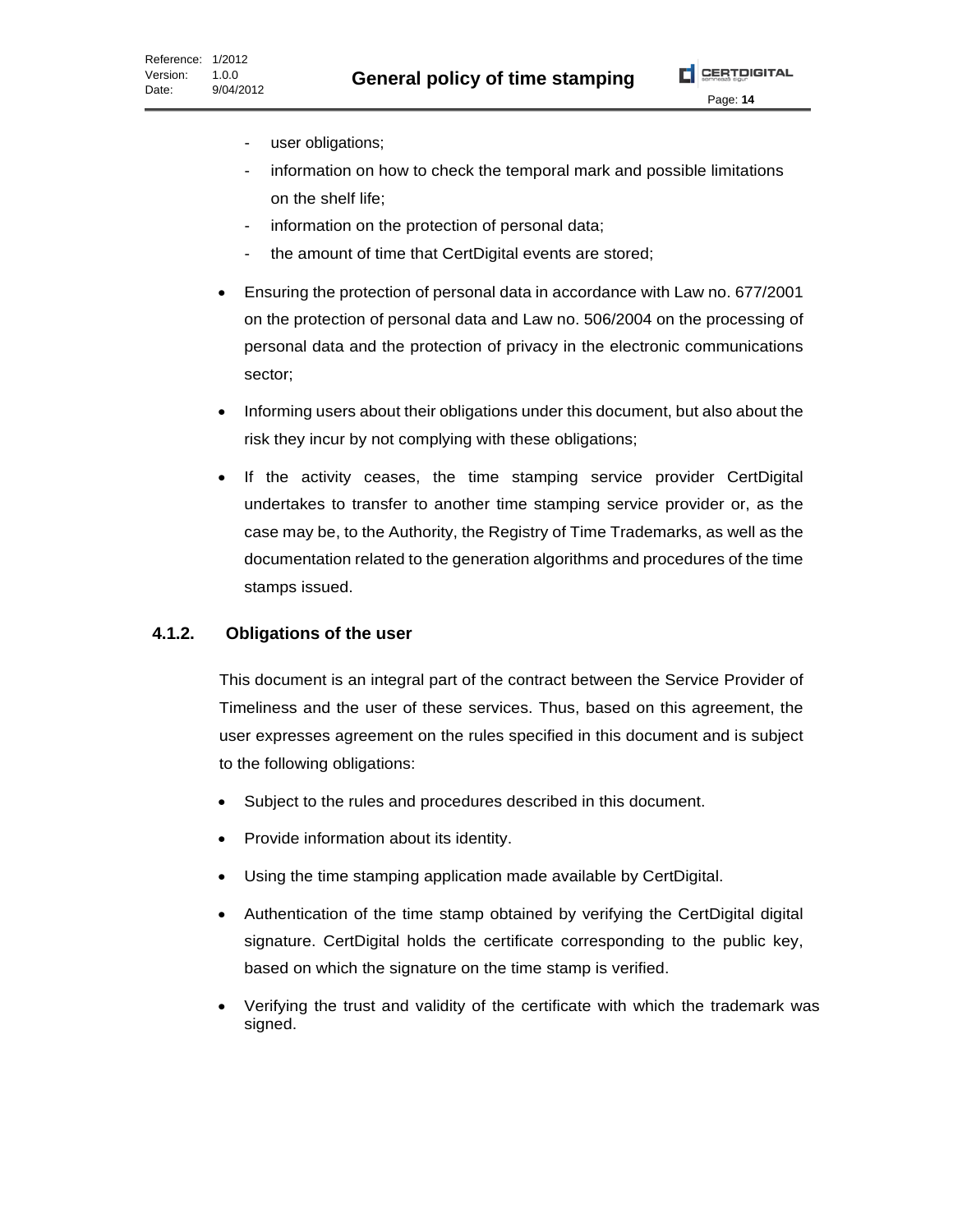#### **4.2. Responsibilities**

#### **4.2.1. Responsibility of the Time Stamp Authority**

In accordance with the regulations regarding the liability of the providers of marking services under Law no. 451/2004 on the time stamp, CertDigital, as a Provider of Time Stamping Services, is responsible for the damage caused to any person who bases his conduct on the legal effects of those time stamps:

- With regard to the accuracy, at the moment of the release of the time stamp, of all the information it contains;
- As regards ensuring that, at the time of issuing the trademark, the supplier identified in it contains the trademark data generated by the time stamp verification data provided by this law;
- Regarding the fulfillment of all the obligations stipulated in chapter 2.1.1.

CertDigital's time stamping service provider must have insurance financial instruments to cover the damage it may cause in the course of time-related activities.

CertDigital is not responsible for damages resulting from the use of a time stamp in violation of the restrictions contained therein.

#### **4.3. Confidentiality**

CertDigital's proprietary information is obtained, stored and processed in accordance with Law 677/2001 on the Protection of Individuals with regard to the Processing of Personal Data and the Free Movement of such Data, Law no. 506/2004 on the processing of personal data and the protection of privacy in the electronic communications sector and other legal regulations in force.

The use and processing of personal data by CertDigital is strictly done to the extent that this activity is necessary for the time stamping services.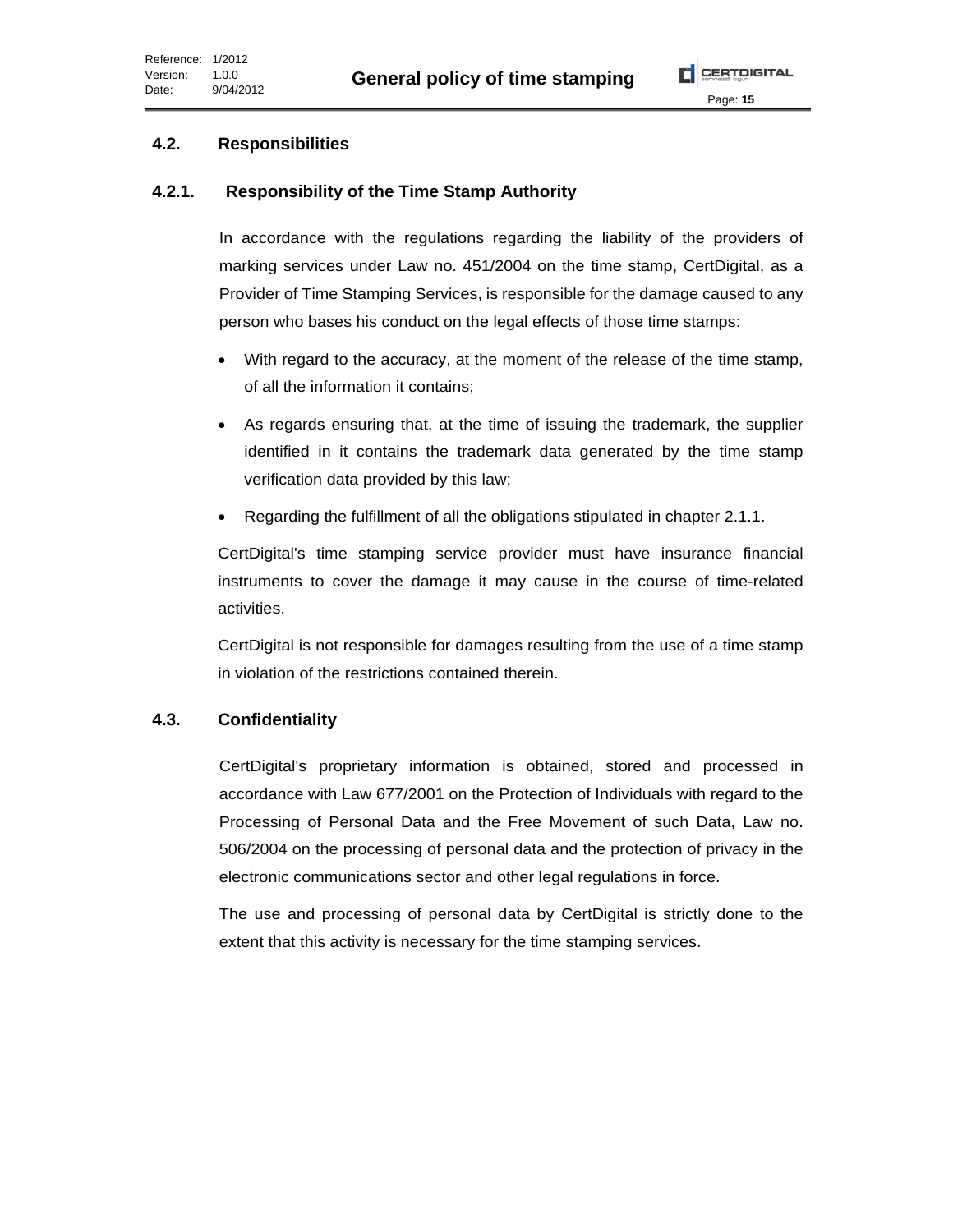CertDigital provides all protection against unauthorized access to personal data.

#### **4.4. Intellectual property rights**

This Code of Practice and Procedures is the intellectual property of CertDigital.

CertDigital owns all intellectual property rights on Qualified Certificates issued by it, and reproduction of certificates is permitted only with the CertDigital.

The key pairs corresponding to CertDigital Qualified Certification Authority certificates are the property of CertDigital.

The key pairs corresponding to the signatories' certificates are the property of the signatories specified in these certificates.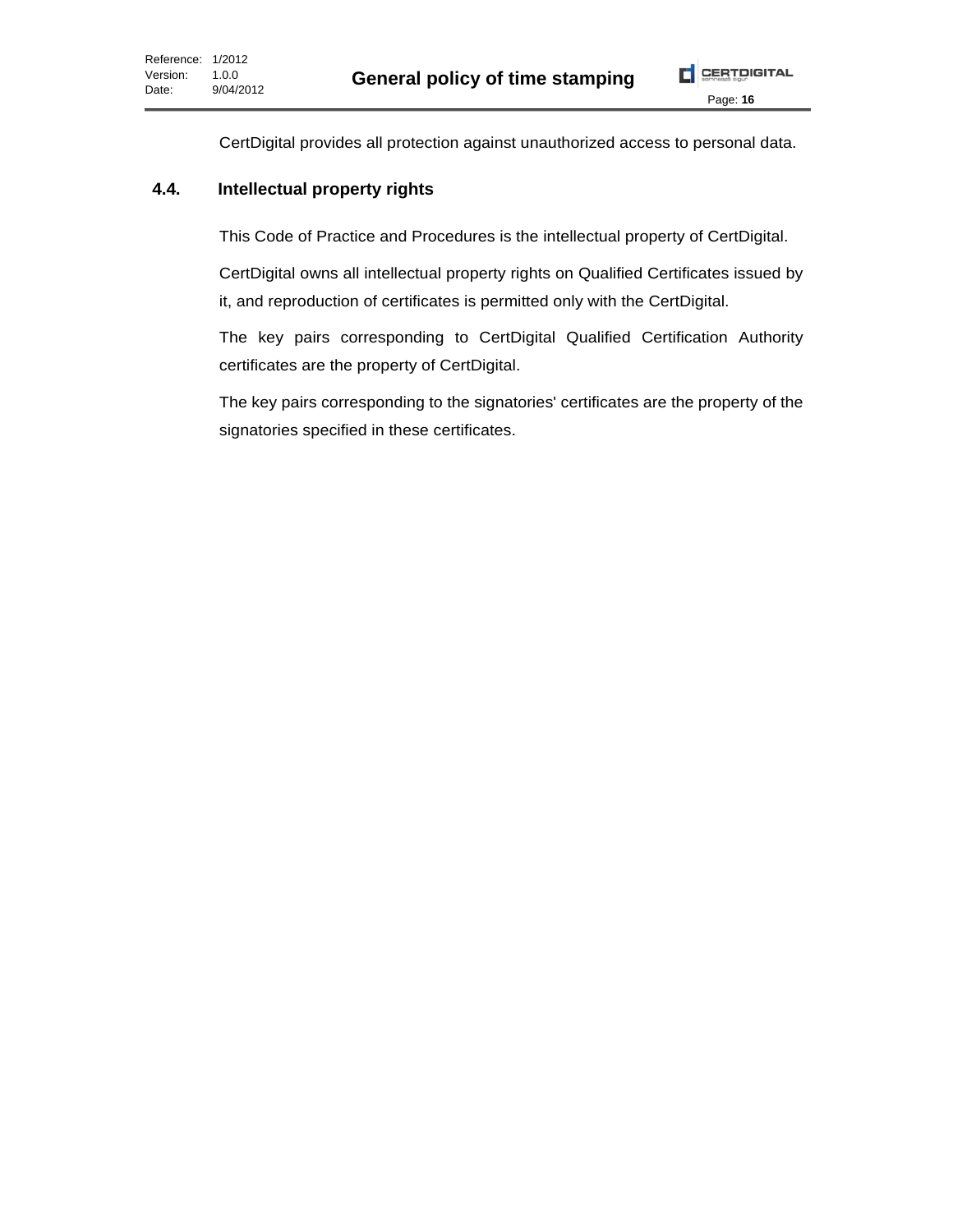$$
\boxed{\phantom{1}}
$$
  $\boxed{\phantom{1}}$   $\boxed{\phantom{1}}$   $\boxed{\phantom{1}}$   $\boxed{\phantom{1}}$   $\boxed{\phantom{1}}$ 

## **5. Key life cycle management**

#### **5.1. Generate the TSA key**

TSA keys are generated in a NIST FIPS 140-1 Level 3 security hardware module by trustworthy, trusted.

The private key cannot be deducted in any way from its public key pair.

#### **5.2. TSA privacy keys protection**

#### **5.2.1. Standards for cryptographic modules**

CertDigital uses cryptographic modules that are certified FIPS 140-1 Level 3 and meet industry standards for random number generation.

Keys used by the CertDigital Time Tag Authority are generated and stored in hardware security modules (HSMs) that can only be activated by two people at a time, and which is also validated by FIPS 140-1 Level 3.

#### **5.2.2. Control many-people of private key access**

CertDigital services use hardware modules that require more people to engage in sensitive tasks. All the tools required to perform these operations are safely stored and cannot be accessed without the information held by authorized persons.

#### **5.2.3. Enter a private key in the cryptographic module**

CertDigital private keys are generated and stored on FIPS 140-1 Level 3 hardware-secured hardware security modules, which will be used.

#### **5.2.4. Activate private keys**

Enabling CertDigital Private Keys Issued requires password authentication and / or PIN authentication.

Users are solely responsible for the protection of private keys that they own. CertDigital has no responsibility for generating, protecting or distributing these keys.

CertDigital suggests its users authenticating using powerful passwords to prevent unauthorized access to and fraudulent use of private keys.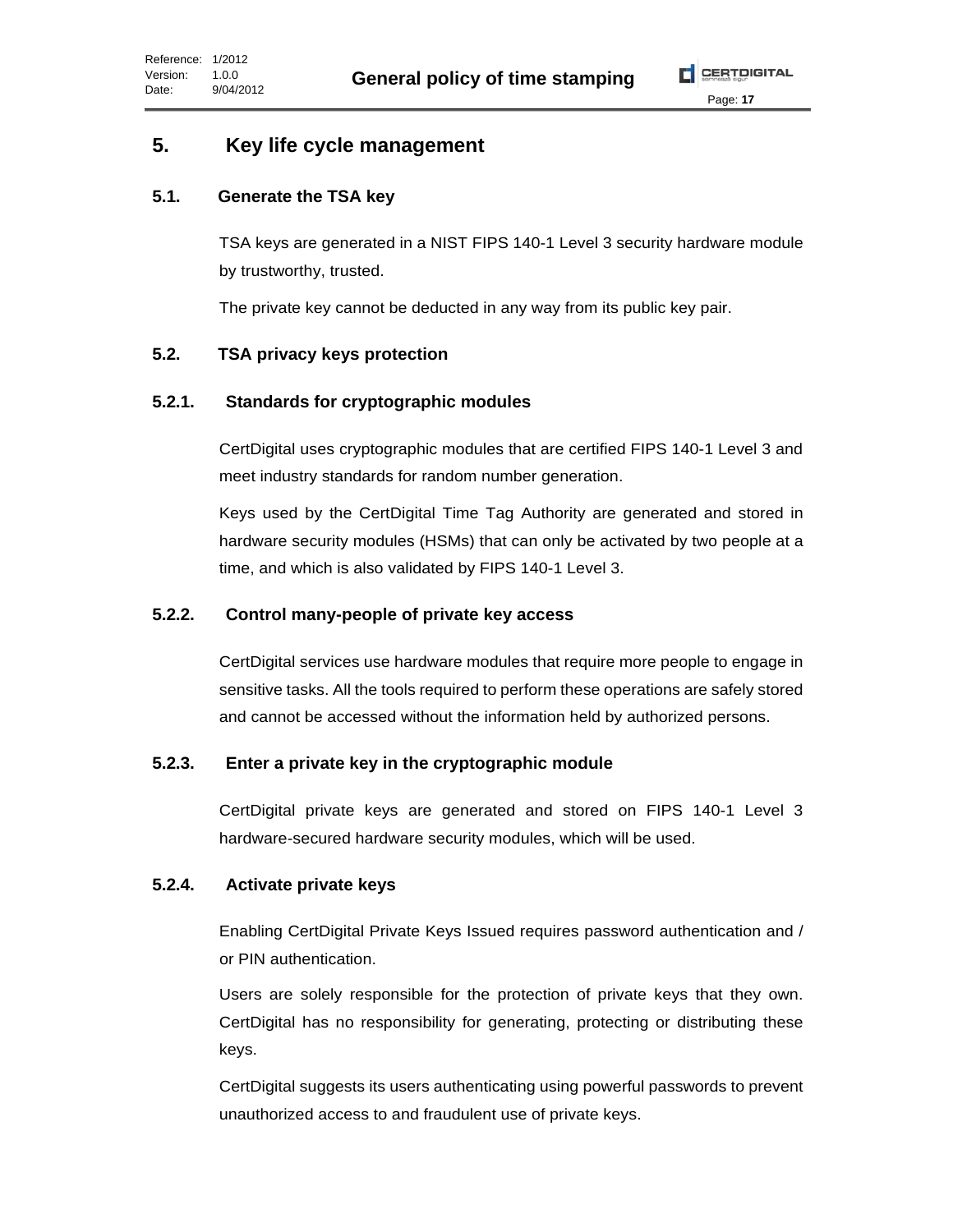Page: **18**

#### **5.2.5. Disable private keys**

Private keys stored on a hardware security module are disabled when the card is removed from the device.

In the case of a user, disabling the primary key is done when you exit the application when the session closes.

During use, hardware security modules should not be left unattended or in any other state that could favor unauthorized access. When not in use, modules must be stored in a locked location that benefits from increased security.

#### **5.3. Distribution of TSA public keys**

The public keys corresponding to the TSA certificates are published on the CertDigital site at: ca.certdigital.ro/tsa.

#### **5.4. Destroy the private key**

In its original form, destroying the primary key means removing it from the storage medium in a manner that ensures that there are no key fragments that could allow it to be reconstituted.

Hardware Security Modules (primary and back-up) are re-initialized according to the hardware manufacturer's specifications. If this procedure fails, CertDigital assumes the obligation to destroy the equipment in a way that does not allow the recovery of the private key.

#### **5.5. Security Hardware Mode Management**

For security hardware, the CertDigital Time Stamping Authority applies the following checks: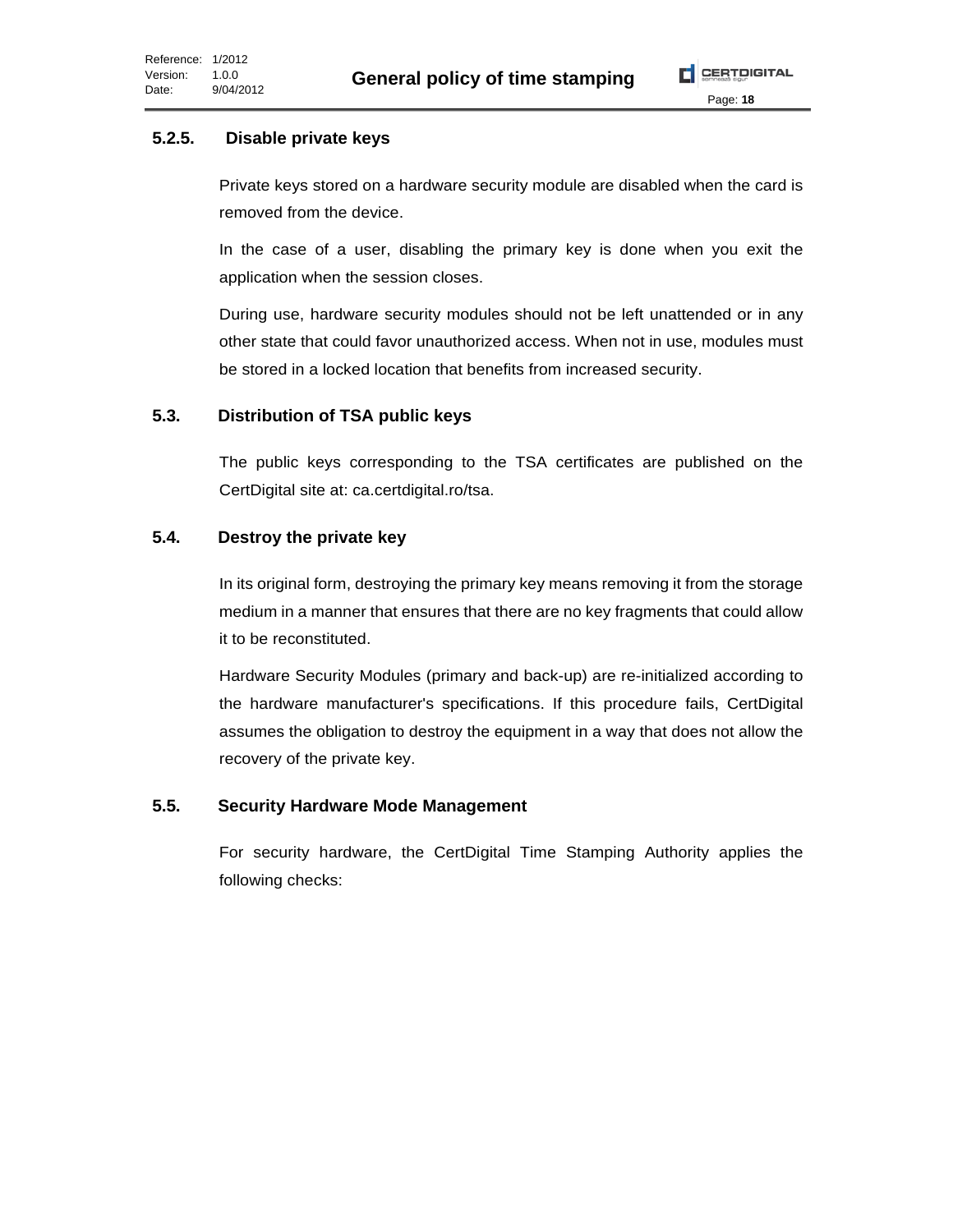Page: **19**

- Checking security seals when delivering the equipment;
- Installing and initiating by trusted people;
- Deleting and destroying the keys in accordance with the manufacturer's recommendations for decommissioning.

#### **5.6. Synchronization with time base**

CertDigital's time stamping service provider uses the time information of the unique time-based provider, namely the MCSI Official Time System.

The time source used by CertDigital is synchronized with the time reference provided by the single time provider with a maximum deviation of +/- 1 second. On this line, CertDigital implements calibration measures for the equipment so that the value of the abovementioned deviation is not exceeded.

#### **5.7. Structure of the time stamp**

The time stamp used has the following structure:

- A. Information about the actual time stamp
- Version
- Policy
- Fingerprint
- Unique serial number
- The exact time of the issue
- B. Signature of the supplier
- Info signature
- C. Status of PKI
- PKI status code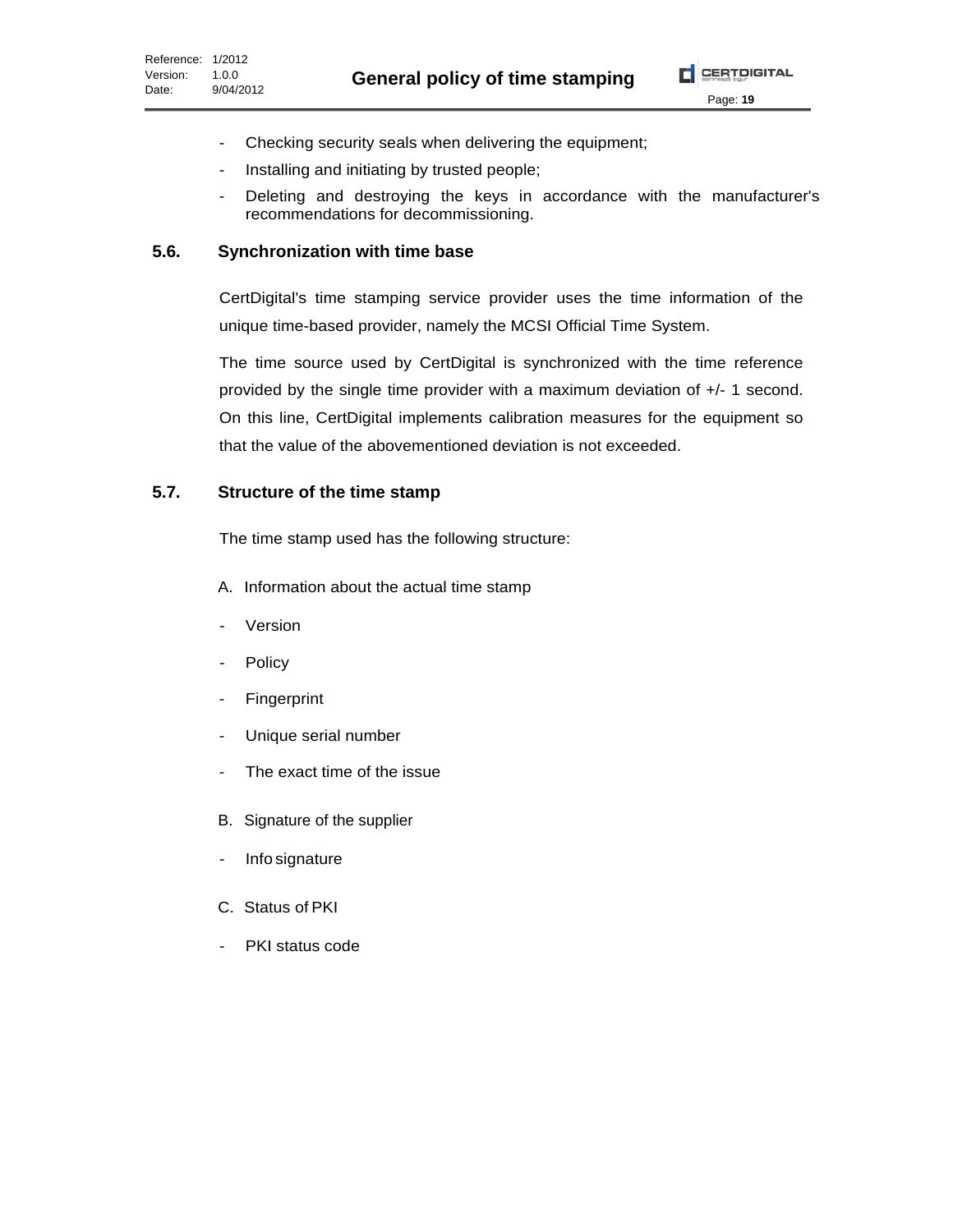# **6. Operational Electronic Register of Time Stamps**

CertDigital maintains an Operational Electronic Register of Timestamp Records including the timing of the time stamps in accordance with the requirements of Law 451/2004 on the Temporal Mark and its Implementing Rules. This registry highlights all of the time stamps issued by the CertDigital Temporary Marking Service Provider, and includes, in addition to the actual time stamp, also data on the trademark and the certificate used. Also, within the CertDigital Records register includes recordings of events occurring in the computer system used to generate time stamps. This register is permanently available for consultation on the CertDigital web site: ca.certidigital.ro/tsa.

All this information related to the Operational Electronic Register of Time Trademarks is kept for a minimum of 10 years.